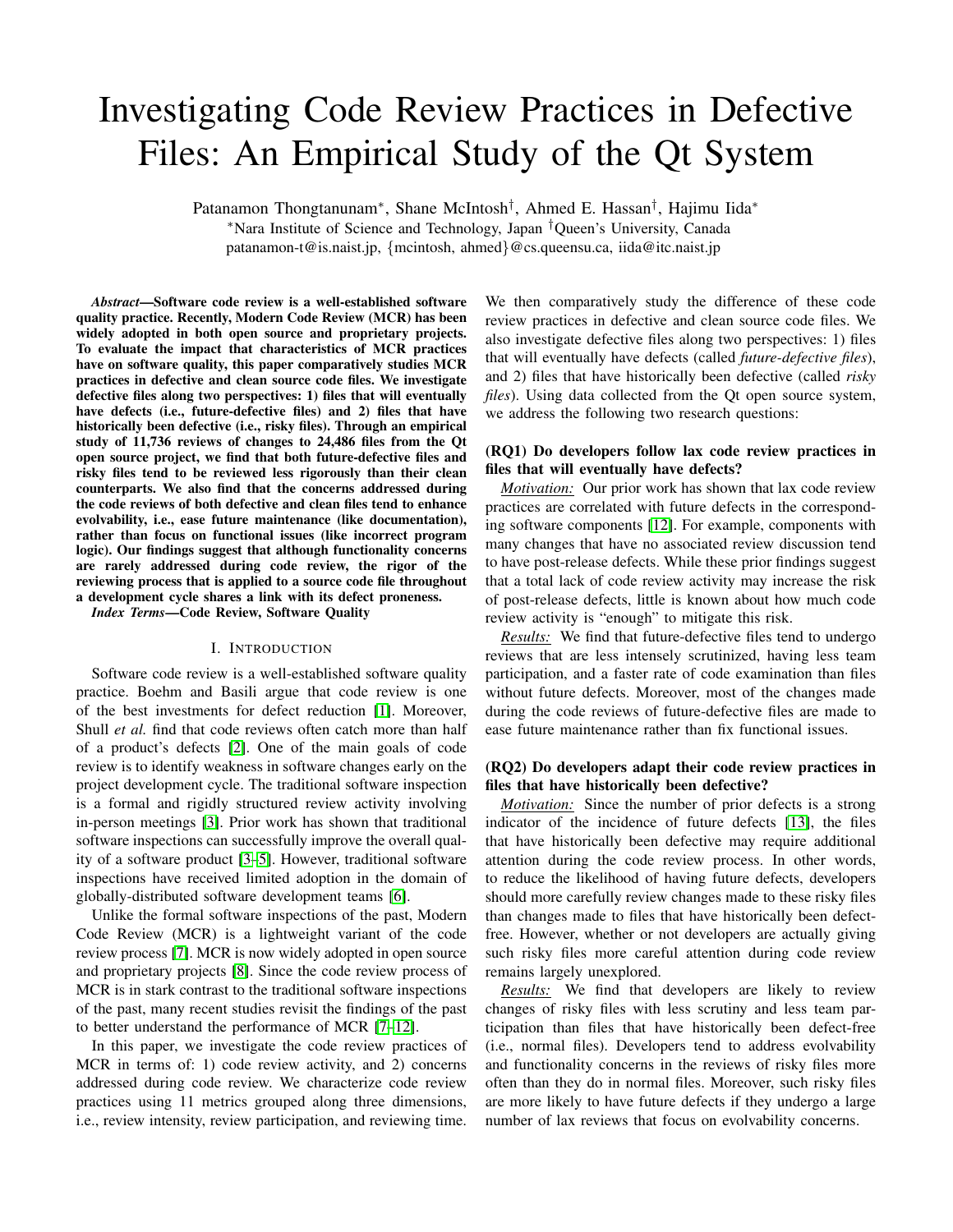

<span id="page-1-2"></span>Fig. 1. Gerrit-based code review process of the Qt system

Our results lead us to conclude that lax code review practices could lead to future defects in software systems. Developers are not as careful when they review changes made to risky files despite their historically defective nature. These findings suggest that files that have historically been defective should be given more careful attention during the code review process, since the rigor of the reviewing process shares a link with defect proneness.

Paper organization. The remainder of the paper is organized as follows. Section [II](#page-1-0) describes the code review process of the studied Qt system. Section [III](#page-1-1) describes the design of our empirical study, while Section [IV](#page-4-0) presents the results with respect to our two research questions. Section [V](#page-8-0) discusses broader implications of our findings. Section [VI](#page-8-1) discloses the threats to the validity of our empirical study. Section [VII](#page-9-0) surveys related work. Finally, Section [VIII](#page-9-1) draws conclusions.

# II. QT CODE REVIEW PROCESS

<span id="page-1-0"></span>The code review process of the studied Qt system is based on Gerrit, which is a popular web-based code review tool that tightly integrates with Version Control Systems (VCSs). Gerrit helps developers to expedite the code review process by interfacing with automated quality assurance bots that check for regressions in system behavior, and automatically integrating changes into upstream VCS repositories after reviewers (and bots) are satisfied. Figure [1](#page-1-2) illustrates the Gerrit-based code review process, which consists of four main steps:

1) Patch upload. An author uploads a patch (i.e., a set of proposed changes) to Gerrit and invites a set of reviewers to critique it. During code review, the original author or other authors can submit several revisions to improve the patch.

2) Sanity check by Early Warning System (EWS). The EWS is an automated testing bot developed by the Qt team. The goal of the EWS is to provide quick feedback that can be easily revised before reviewers examine the patch. The EWS runs a set of tests that detect basic errors, such as violations of the Qt coding and documentation style. If the patch does not pass the EWS testing, the patch is rejected. The author can later revise the patch and upload a new revision.

3) Code examination by reviewers. Reviewers examine the technical content of a patch and provide feedback by posting a message to a general discussion thread or inserting

TABLE I AN OVERVIEW OF THE STUDIED QT SYSTEM.

<span id="page-1-3"></span>

| Version    | LOC       | <b>Commits</b> |        | Files                        |                      |
|------------|-----------|----------------|--------|------------------------------|----------------------|
|            |           | w/ Review      | Total  | $w/100\%$ review<br>coverage | <b>Changed Files</b> |
| $Ot$ 5.0.0 | 5.560.317 | 9.677          | 10.163 | 11.689                       | 25.615               |
| Ot $5.1.0$ | 5.187.788 | 6.848          | 7.106  | 12.797                       | 19.119               |

inline comments within the patch itself. To decide whether a patch should be integrated into upstream VCS repositories or abandoned, reviewers assign a score ranging from  $-2$  to  $+2$  in order to indicate agreement (positive value) or disagreement (negative value). The author revises the patch to address reviewer feedback until at least one reviewer agrees with the patch and assigns it a score of +2.

4) Integration testing by Continuous Integration (CI) system. The CI bot performs more rigorous regression testing prior to eventually integrating clean patches into upstream VCS repositories. If the patch does not pass this integration testing, the patch needs to be revised according to the CI bot report, and a new revision needs to be uploaded. Once the patch satisfies the requirements of the CI bot, the patch is automatically integrated into upstream VCS repositories.

# III. CASE STUDY DESIGN

<span id="page-1-1"></span>In this section, we describe the studied system, and our data preparation and analysis approaches.

# <span id="page-1-4"></span>*A. Studied System*

In order to address our research questions, we perform an empirical study on a large, rapidly-evolving open source system with a globally-distributed development team. In selecting the subject system, we identified two important criteria:

- Criterion 1: Active MCR Practices We want to study a subject system that actively uses MCR for the code review process, i.e., a system that examines and discusses software changes through a code review tool. Hence, we only study a subject system where a large number of reviews are performed using a code review tool.
- Criterion 2: High Review Coverage Since we will investigate the differences of MCR practices in defective and clean files, we need to ensure that a lack of code review is not associated with defects [\[12\]](#page-10-7). Hence, we focus our study on a system that has a large number of files with 100% review coverage, i.e., files where every change made to them is reviewed.

Due to the human-intensive nature of carefully studying the code reviewing process, we decide to perform an in-depth study on a single system instead of examining a large number of projects. With our criteria in mind, we select Qt, an open source cross-platform application and UI framework developed by the Digia corporation. Table [I](#page-1-3) shows that the Qt system satisfies our criteria for analysis. In terms of criterion 1, the development process of the Qt system has achieved a large proportion of commits that are reviewed. In terms of criterion 2, the Qt system has a large number of files where 100% of the integrated changes are reviewed.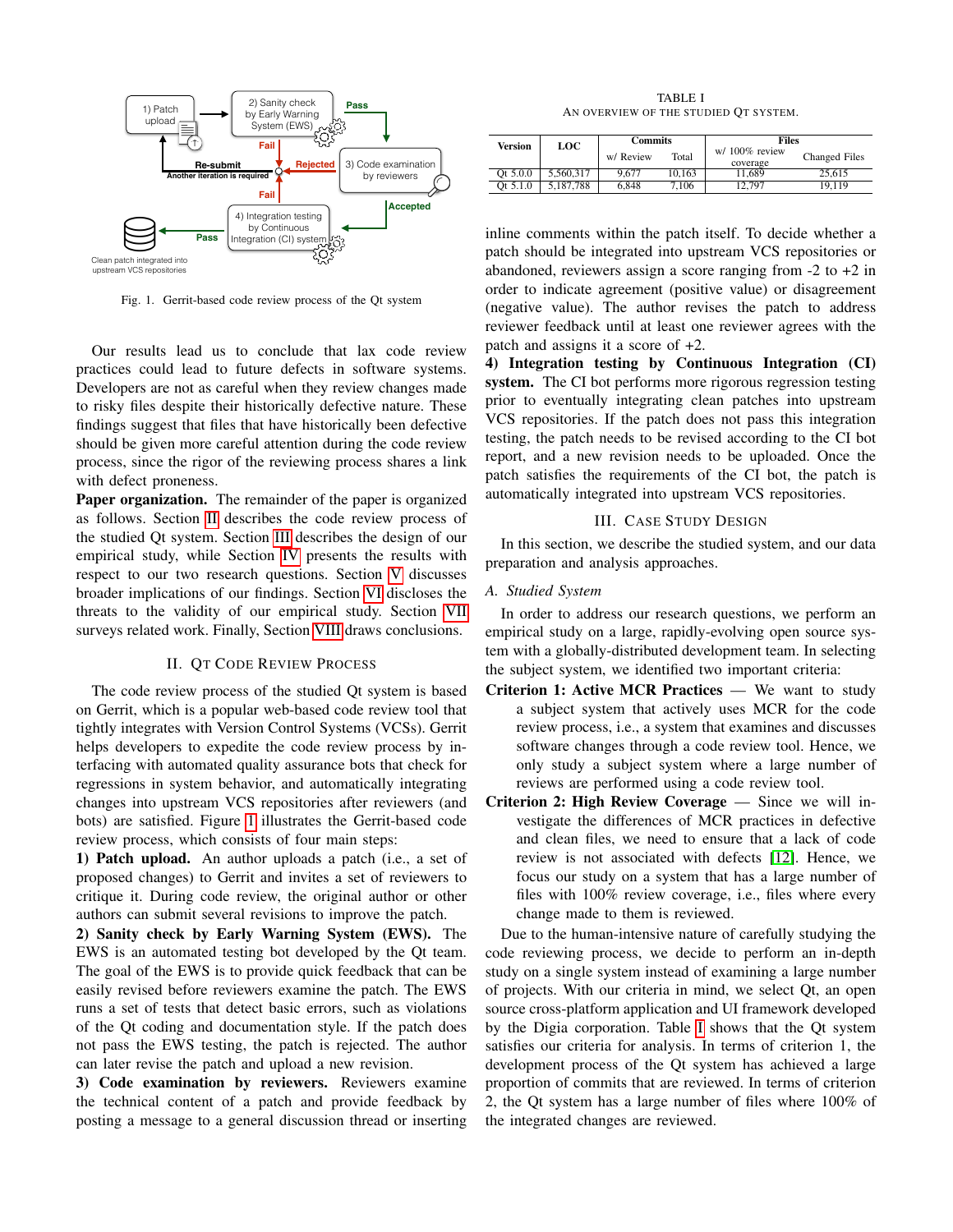

<span id="page-2-0"></span>Fig. 2. An overview of data preparation and data analysis approaches.



<span id="page-2-1"></span>Fig. 3. Our approach to identify defective files.

# *B. Data Preparation*

We used the Gerrit review and code datasets that are provided by prior work [\[12,](#page-10-7) [14\]](#page-10-9). The Gerrit review dataset of Hamasaki *et al.* describes patch information, reviewer scoring, the personnel involved, and review discussion history [\[14\]](#page-10-9). The code dataset of McIntosh *et al.* describes the recorded commits on the release branch of the Qt VCSs during the development and maintenance of each studied Qt release [\[12\]](#page-10-7). For each of our research questions, we construct a review database by linking the Gerrit review and code datasets. Figure [2](#page-2-0) provides an overview of our dataset linking process, which is broken down into three steps that we describe below.

### *(DP1) Git Revision ID Extraction*

In order to link the Gerrit review and code datasets, we extract the Git revision ID from the message that is automatically generated by the Qt CI bot. After a patch is accepted by reviewers, it is merged into the release branch and the bot adds a message to the review discussion of the form: *"Change has been successfully cherry-picked as* <*Git Revision ID*>*"*.

# *(DP2) Defective File Identification*

To identify the future-defective and risky files, we count the number of post-release defects of each file. Similar to our prior work [\[12\]](#page-10-7), we identify post-release defects using defect-fixing commits that are recorded during the six-month period after the release date.

Figure [3](#page-2-1) illustrates our approach to identify the futuredefective files for RQ1 and the risky files for RQ2. We classify the files that have post-release defects as *future-defective files*. Files that do not have post-release defect are classified as *clean files*. Similarly, we classify the files that had post-release defects in the prior release as *risky files*, while *normal files* are files that did not have post-release defects in the prior release.

### *(DP3) Review Linking*

To find the reviews that are associated with changes made to the studied files, we first link the commits to reviews using the Git revision ID. We only study the reviews of changes that can be linked between code and review datasets. We then produce a review database by selecting pre-release reviews of the studied files. We select reviews of future-defective (or risky) files from those reviews that are associated with at least one future-defective (or risky) file. The reviews that are not associated with any future-defective (or risky) files are linked to clean (or normal) files.

We conservatively link the reviews that are associated with both future-defective (or risky) files and clean (or normal) files to future-defective (or risky) files, when these reviews could have been linked to clean (or normal) files. We do so because we feel that the worst-case scenario where we mistakenly link some review activity to future-defective (or risky) files is more acceptable than the worst-case scenario where we mistakenly link some review activity to clean (or normal) files.

#### *C. Data Analysis*

To address our research questions, we perform quantitative (DA1) and qualitative (DA2) analyses. Figure [2](#page-2-0) provides an overview of our analyses. We describe each analysis below.

# *(DA1) Quantitative Analysis of Code Review Activity*

We study the differences in code review activity between future-defective (or risky) and clean (or normal) files. To do so, we calculate several code review activity metrics and measure the difference in code review activity metrics using a statistical approach. We describe each step in this process below.

(DA1-a) Review activity metrics calculation. Table [II](#page-3-0) provides an overview of the 11 metrics that we use to measure code review activity. Since code review activity is often correlated with patch size [\[24–](#page-10-10)[26\]](#page-11-0), we normalize each raw code review activity metric by the patch size. Our metrics are grouped into three dimensions: 1) *Review Intensity* measures the scrutiny that was applied during the code review process, 2) *Review Participation* measures how much the development team invests in the code review process, and 3) *Reviewing Time* measures the duration of a code review.

(DA1-b) Review activity analysis. We use a statistical approach to determine whether code review activity in futuredefective (or risky) files is significantly different from code review activity in clean (or normal) files.

To statistically confirm the difference of the code review activity in future-defective (or risky) and clean (or normal) files, we first test for normality in our data using the Shapiro-Wilk test ( $\alpha = 0.05$ ). We observe that the distributions of code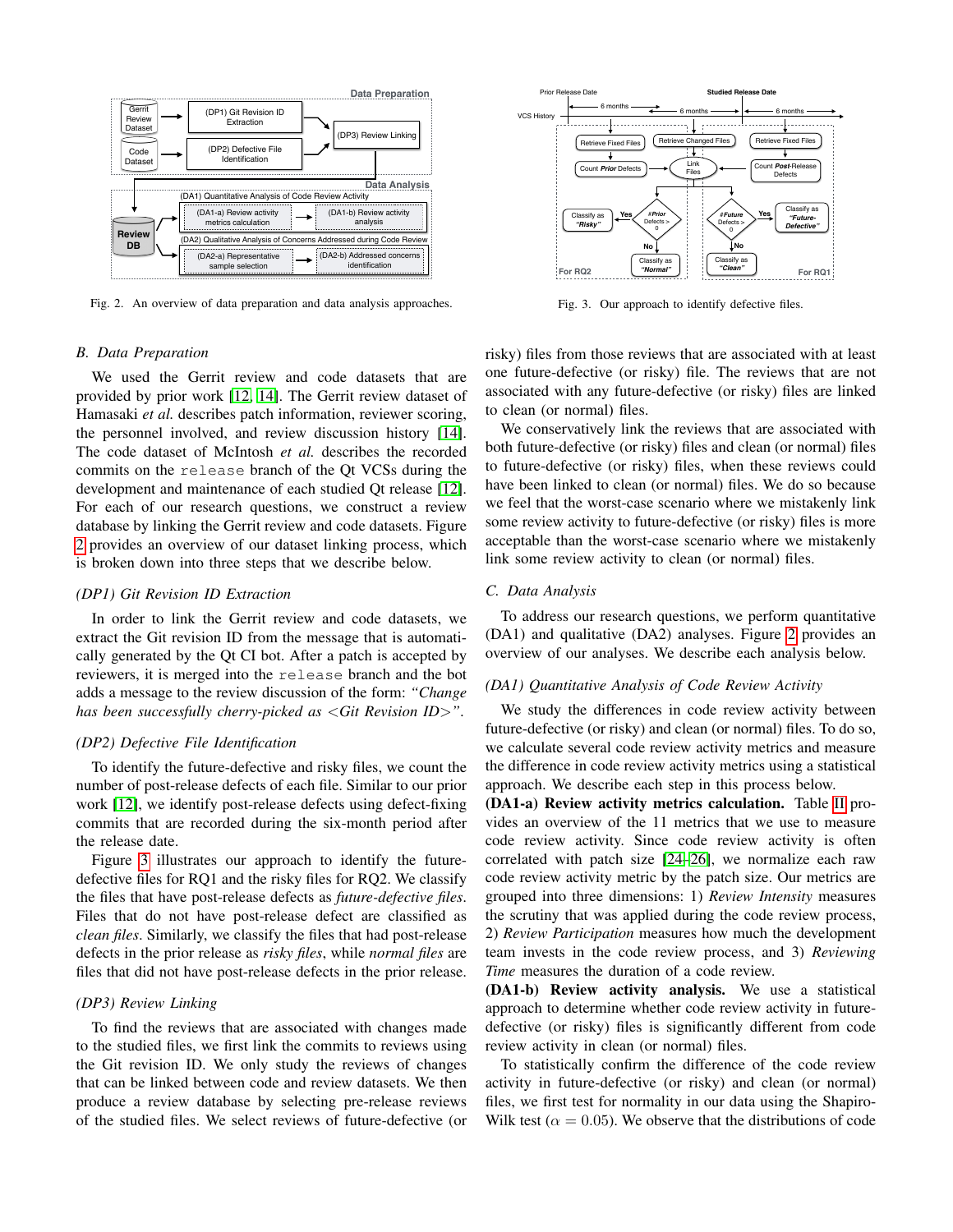#### TABLE II

<span id="page-3-0"></span>A TAXONOMY OF THE CODE REVIEW ACTIVITY METRICS. THE METRICS NORMALIZED BY PATCH SIZE ARE MARKED WITH A DAGGER SYMBOL (†).

|                      | <b>Metric</b>                                                  | <b>Description</b>                                                                                                                             | <b>Rationale</b>                                                                                                                                                                                                                                |
|----------------------|----------------------------------------------------------------|------------------------------------------------------------------------------------------------------------------------------------------------|-------------------------------------------------------------------------------------------------------------------------------------------------------------------------------------------------------------------------------------------------|
|                      | Number of Iterations <sup>†</sup>                              | Number of review iterations for a patch prior to its<br>integration.                                                                           | Fixing a defect found in each round of multiple iterations of a review<br>would reduce the number of defects more than a single iteration of<br>review $[15]$ .                                                                                 |
|                      | Discussion Length <sup>†</sup>                                 | Number of general comments and inline comments<br>written by reviewers.                                                                        | Reviewing proposed changes with a long discussion would find more<br>defects and provide a better solution [10, 16].                                                                                                                            |
| Review Intensity     | Proportion of Revisions<br>without Feedback                    | Proportion of iterations that are not inspired by a<br>reviewer neither posting a message nor a score.                                         | Although a code review of MCR can be done by bots, the suggestion<br>can be either superficial or false positives [17]. More revisions that<br>are manually examined by reviewers would lead to a lower likelihood<br>of having future defects. |
|                      | Code<br>Churn<br>during<br>$Review^{\dagger}$                  | Number of lines that were added and deleted between<br>revisions.                                                                              | More lines of codes that were revised during code review would lead<br>to a lower likelihood of having a future defect [18].                                                                                                                    |
| Review Participation | Number of Reviewers <sup>†</sup>                               | Number of developers who participate in a code<br>review, i.e., posting a general comment, or inline<br>comment, and assigning a review score. | Changes examined by many developers are less likely to have future<br>defects $[9, 19]$ .                                                                                                                                                       |
|                      | Number of Authors <sup>†</sup>                                 | Number of developers who upload a revision for<br>proposed changes.                                                                            | Changes revised by many authors may be more defective [13, 20].                                                                                                                                                                                 |
|                      | Number of Non-Author<br>Voters <sup><math>\dagger</math></sup> | Number of developers who assign a review score,<br>excluding the patch author.                                                                 | Changes that receive a review score from the author may have<br>essentially not been reviewed [12].                                                                                                                                             |
|                      | Proportion of Review<br>Disagreement                           | A proportion of reviewers that vote for a disagree-<br>ment to accept the patch, <i>i.e.</i> , assigning a negative<br>review score.           | A review with a high rate of acceptance discrepancy may induce a<br>future fix.                                                                                                                                                                 |
| Time                 | Review Length <sup>1</sup>                                     | Time in days from the first patch submission to the<br>reviewers acceptance for integration.                                                   | The longer time of code review, the more defects would be found and<br>fixed $[9, 15]$ .                                                                                                                                                        |
|                      | <b>Response Delay</b>                                          | Time in days from the first patch submission to the<br>posting of the first reviewer message.                                                  | Reviewing a patch promptly when it is submitted would reduce the<br>likelihood that a defect will become embedded [9].                                                                                                                          |
| Reviewing            | Average Review Rate                                            | Average review rate (KLOC/Hour) for each revision.                                                                                             | A review with a fast review rate may lead the changes that are<br>defective $[21-23]$ .                                                                                                                                                         |

#### TABLE III

<span id="page-3-1"></span>A CONTINGENCY TABLE OF A CODE REVIEW ACTIVITY METRIC  $(m)$ , WHERE *a* AND *c* REPRESENT THE NUMBER OF REVIEWS OF DEFECTIVE FILES, AND  $b$  and  $d$  represent the number of reviews of their CLEAN COUNTERPARTS.

|              | Low Metric Value         | High Metric Value     |  |
|--------------|--------------------------|-----------------------|--|
|              | $m \leq \text{median}_m$ | $m > \text{median}_m$ |  |
| Have defects |                          |                       |  |
| No defects   |                          |                       |  |

review activity metrics do not follow a normal distribution  $(p < 2.2 \times 10^{-16}$  for all of the metrics). Thus, we use a non-parametric test, i.e., the one-tailed Mann-Whitney U test to check for significant differences in the code review activity metrics of future-defective (or risky) files and clean (or normal) files ( $\alpha = 0.05$ ).

We also measure the relative impact in order to understand the magnitude of the relationship. We estimate the relative impact using the odds ratio [\[27\]](#page-11-1). We compare the odds of future-defective (or risky) files that undergo reviews with high metric values (greater than the median) and reviews with low metric values (less than or equal to the median). From the contingency table constructed for a code review activity metric  $(m)$  as shown in Table [III,](#page-3-1) we can measure the relative impact using a calculation of imp $(m) = \frac{(c/d) - (a/b)}{(a/b)}$ . A positive relative impact indicates that a shift from low metric values to high metric values is accompanied by an increase in the likelihood of future (or past) defect proneness, whereas a negative relative impact indicates a decrease in that likelihood.

# *(DA2) Qualitative Analysis of Concerns Addressed during Code Review*

We compare the concerns that were addressed during code review of future-defective (or risky) files and clean (or normal) files. Similar to Beller *et al.* [\[28\]](#page-11-2), we identify the concerns by manually labelling the types of changes made to a patch between revisions. We describe each step below.

(DA2-a) Representative sample selection. As the full set of review data is too large to manually examine in its entirety, we randomly select a statistically representative sample for our analysis. To select a representative sample, we determine the sample size using a calculation of  $s = \frac{z^2 p(1-p)}{c^2}$  $\frac{(1-p)}{c^2}$ , where p is the proportion that we want to estimate,  $z = 1.96$  to achieve a 95% confidence level, and  $c = 0.1$  for 10% bounds of the actual proportion [\[29,](#page-11-3) [30\]](#page-11-4). Since we did not know the proportion in advance, we use  $p = 0.5$ . We further correct the sample size for the finite population of reviews P using  $ss = \frac{s}{1 + \frac{s-1}{p}}$ . Since we consider only changes that occur during code review, we randomly select the representative sample from those reviews that have at least two revisions.

(DA2-b) Addressed concerns identification. To identify the concerns that were addressed during code review, we manually label the changes that occurred between revisions using the file-by-file comparison view of the Gerrit system. Each change is labelled as being inspired by reviewer feedback or not, as well as the corresponding type. For the type of a change, we use the change classification defined by Mäntylä and Lassenius [\[31\]](#page-11-5), with the addition of the traceability category. For each type of change, we count how many reviews make such changes. Since many changes can be made during a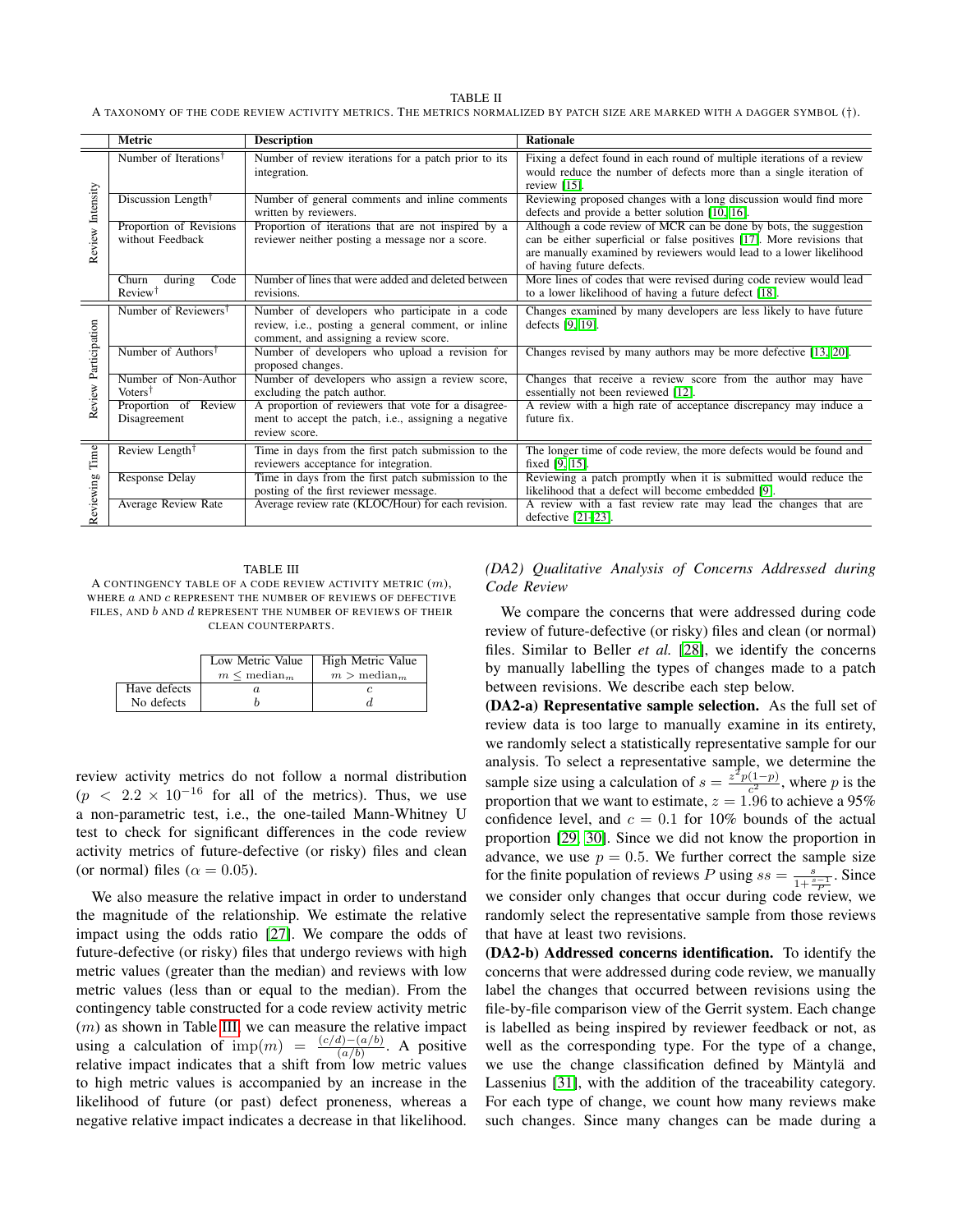TABLE IV AN OVERVIEW OF THE REVIEW DATABASE OF RQ1.

<span id="page-4-2"></span>

|                 | Ot $5.0.0$              |                 | Ot 5.1.0                |                 |
|-----------------|-------------------------|-----------------|-------------------------|-----------------|
|                 | <b>Future-defective</b> | <b>Clean</b>    | <b>Future-defective</b> | <b>Clean</b>    |
| Studied Files   | 1.176                   | 10.513          | 866                     | 11.931          |
| Related Reviews | 3.470                   | 2.727           | 2.849                   | 2.690           |
| Review Sample   | 93                      | 93              | 93                      | 93              |
|                 | $(405$ revisions)       | (344 revisions) | (371 revisions)         | (342 revisions) |

review, the sum of the frequencies of each type can be larger than the total number of reviews. Below, we briefly describe each type in our change classification schema.

*Evolvability* refers to changes made to ease the future maintenance of the code. This change type is composed of three sub-types: 1) *Documentation* refers to changes in parts of the source code that describe the intent of the code, e.g., identifier names or code comments, 2) *Structure* refers to code organization, e.g., refactoring large functions, and 3) *Visual representation* refers to changes that improve code readability, e.g., code indentation or blank line usage.

*Functionality* refers to changes that impact the functionality of the system. This change type is composed of six subtypes: 1) *Larger defects* refer to changes that add missing functionality or correct implementation errors, 2) *Check* refers to validation mistakes, or mistakes made when detecting an invalid value, 3) *Resource* refers to mistakes made with data initialization or manipulation, 4) *Interface* refers to mistakes made when interacting with other parts of the software, such as other internal functions or external libraries, 5) *Logic* refers to computation mistakes, e.g., incorrect comparison operators or control flow, and 6) *Support* refers to mistakes made with respect to system configuration or unit testing.

*Traceability* refers to bookkeeping changes for VCSs. We add this type into our classification schema because the software development of large software systems is also concerned with the management of source code repositories [\[32,](#page-11-6) [33\]](#page-11-7). For instance, developers should describe the proposed change using a detailed commit message, and the proposed change must be applied to the latest version of the codebase.<sup>[1](#page-4-1)</sup>

#### IV. CASE STUDY RESULTS

<span id="page-4-0"></span>In this section, we present the results of our case study with respect to our two research questions. For each research question, we present and discuss the results of quantitative (DA1) and qualitative (DA2) analyses.

# *(RQ1) Do developers follow lax code review practices in files that will eventually have defects?*

Table [IV](#page-4-2) provides an overview of the review database that we construct to address RQ1. We conjecture that files that are intensely scrutinized, with more team participation, that are reviewed for a longer time, and often address functionality concerns are less likely to have defects in the future.

We now present our empirical observations, followed by our general conclusion.

<span id="page-4-3"></span>TABLE V RESULTS OF ONE-TAILED MANN-WHITNEY U TESTS ( $\alpha = 0.05$ ) FOR CODE REVIEW ACTIVITY METRICS OF FUTURE-DEFECTIVE (FD) AND CLEAN (C) FILES.

| Metric                                | <b>Statistical Test</b> |               | Relative Impact $(\%)$ |                    |  |
|---------------------------------------|-------------------------|---------------|------------------------|--------------------|--|
|                                       | Ot 5.0.0                | $Qt$ 5.1.0    | Ot $5.0.0$             | Ot $5.1.0$         |  |
| Review Intensity                      |                         |               |                        |                    |  |
| #Iterations <sup>†</sup>              | $FD < C***$             | $FD < C***$   | $-24 \downarrow$       | $-20 \downarrow$   |  |
| Discussion Length <sup>†</sup>        | $FD < C***$             | $FD < C^{**}$ | $-19$ $\downarrow$     | $-14$ $\downarrow$ |  |
| Revisions without Feedback            | $FD > C***$             | $FD > C^*$    | 7 <sub>1</sub>         | 5 <sup>†</sup>     |  |
| Churn during Code Review <sup>†</sup> | $FD > C$ ***            | $FD > C***$   | $11$ $\uparrow$        | $11$ $\uparrow$    |  |
| <b>Review Participation</b>           |                         |               |                        |                    |  |
| #Reviewers <sup>†</sup>               | $FD < C***$             | $FD < C***$   | $-26\downarrow$        | $-20 \downarrow$   |  |
| #Authors $†$                          | $FD < C***$             | $FD < C***$   | $-33 \downarrow$       | $-27 \downarrow$   |  |
| #Non-Author Voters <sup>†</sup>       | $FD < C***$             | $FD < C***$   | $-30 \downarrow$       | $-26 \downarrow$   |  |
| <b>Review Disagreement</b>            | $FD > C^*$              | $FD > C^*$    | 3 <sub>1</sub>         | 4 <sup>†</sup>     |  |
| Reviewing Time                        |                         |               |                        |                    |  |
| Review Length <sup>†</sup>            |                         | $FD > C***$   |                        | 18% 个              |  |
| Response Delay                        |                         | $FD > C^*$    |                        | $11\% \uparrow$    |  |
| Average Review Rate                   | $FD > C***$             | $FD > C***$   | 42% ↑                  | $16\%$ $\uparrow$  |  |

† The metrics are normalized by patch size.

Statistical significance: \*  $p < 0.05$ , \*\*  $p < 0.01$ , \*\*\*  $p < 0.001$ .

# *(RQ1-DA1) Quantitative Analysis of Code Review Activity*

<span id="page-4-7"></span>Observation 1 – Future-defective files tend to undergo less intense code review than clean files do. As we suspected, Table [V](#page-4-3) shows that future-defective files tend to undergo reviews that have fewer iterations, shorter discussions, and have more revisions that are not inspired by reviewer feedback than clean files do. Mann-Whitney U tests confirm that the differences are statistically significant ( $p < 0.001$  for all of the review intensity metrics).

However, future-defective files tend to change more during code review than clean files. Table [V](#page-4-3) shows that the churn during code review of future-defective files is higher than that of clean files ( $p < 0.001$ ). This may be because changes made to future-defective files tend to be more controversial. For example, review ID  $27977<sup>2</sup>$  $27977<sup>2</sup>$  proposes a controversial change that reviewers disagreed with, asking the author to revise the proposed changes many times before reluctantly allowing the integration of the changes into the upstream VCSs.

<span id="page-4-6"></span>Observation 2 – Future-defective files tend to undergo reviews with less team participation than clean files do. Table [V](#page-4-3) shows that future-defective files tend to be reviewed by fewer reviewers, involve fewer non-author voters, and have a higher rate of review disagreement than clean files do. Mann-Whitney U tests confirm that the differences are statistically significant ( $p < 0.001$  for the number of reviewers and the non-author voters metrics, and  $p < 0.05$  for the proportion of review disagreement metric).

Furthermore, Table [V](#page-4-3) shows that future-defective files tend to have less authors who upload revisions than clean files do ( $p < 0.001$ ). We observe that additional authors often help the original author to improve the proposed changes. For example, in review ID  $35360$  $35360$ ,<sup>3</sup> the additional author updated the proposed changes to be consistent with his changes from another patch. This suggests that the proposed change can be improved and complex integration issues can be avoided when it is revised by many developers during code review.

<span id="page-4-1"></span><sup>1</sup><http://qt-project.org/wiki/Gerrit-Introduction>

<span id="page-4-4"></span><sup>2</sup><https://codereview.qt-project.org/#/c/27977>

<span id="page-4-5"></span><sup>3</sup><https://codereview.qt-project.org/#/c/35360>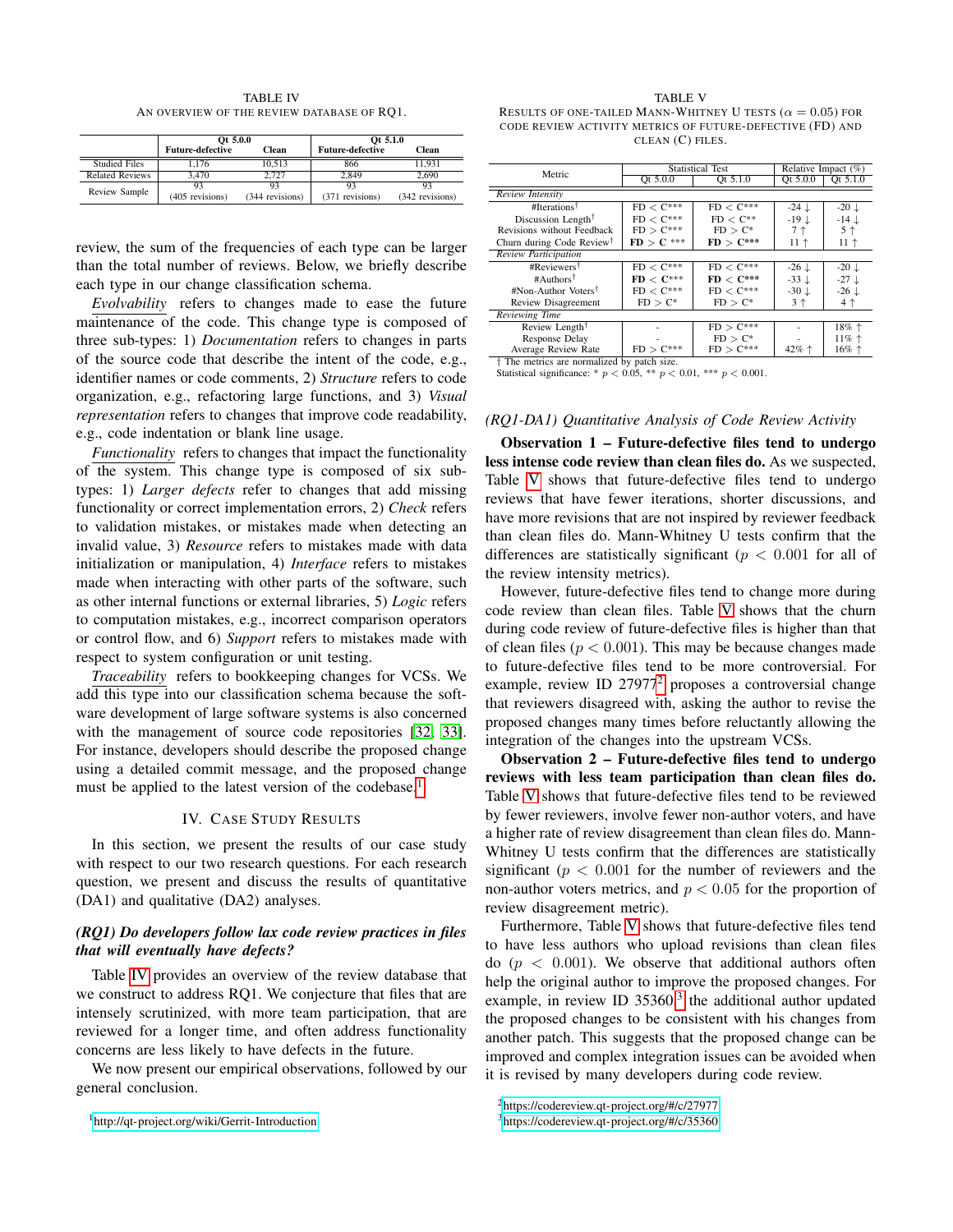

<span id="page-5-1"></span>Fig. 4. Distribution of change types that occurred during the code review of future-defective and clean files. The sum of review proportion is higher than 100%, since a review can contain many types of changes.

<span id="page-5-2"></span>Observation 3 – Future-defective files tend to undergo reviews with a faster rate of code examination than clean files do. Table [V](#page-4-3) shows that future-defective files tend to be reviewed with a faster average review rate than clean files. A Mann-Whitney U test confirms that the difference is statistically significant ( $p < 0.001$ ). We also observe that in Qt 5.1.0, the future-defective files tend to receive longer response delay than the clean files do, while we cannot confirm the statistical significance of the difference in Qt 5.0.0.

Surprisingly, Table [V](#page-4-3) shows that the review length of futuredefective files tends to be longer than clean files in Qt 5.1.0  $(p < 0.001)$ . We observe that some of the reviews take a longer time due to a lack of reviewer attention. For example, in review ID 32926,<sup>[4](#page-5-0)</sup> there is little prompt discussion about a proposed change. Since the patch already received a review score of +1 from a reviewer and there were no other comments after waiting for 9 days, the author presumed that the change was clean and self-approved his own change. This lack of reviewer attention may in part be due to long review queues [\[34\]](#page-11-8). This finding complements observation [2](#page-4-6) — files that are reviewed with little team participation tend to have future defects.

Table [V](#page-4-3) shows that the metrics with the largest relative impacts are the average review rate for Qt 5.0.0 (42%) and the number of authors for Qt 5.1.0 (-27%), while the proportion of review disagreement metric has the smallest relative impact for both Qt versions (an average of 3.5%). Furthermore, the number of reviewers, authors, and non-author voters also have a large relative impact, which ranges between -33% and -20%.

# *(RQ1-DA2) Qualitative Analysis of Concerns Addressed during Code Review*

<span id="page-5-3"></span>Observation 4 – For evolvability changes, futuredefective files tend to more frequently address documentation and structure concerns than clean files do. Figure [4](#page-5-1) shows that the proportion of reviews in futuredefective files that make documentation and structure changes is higher than the corresponding proportion in the clean files. There are differences of 11 and 9 percentage points (52%−41% and 39%−30%) in documentation changes, and 5 and 15 percentage points (67%−62% and 70%−55%) in structure changes for Qt 5.0.0 and Qt 5.1.0, respectively.

We observe that the documentation changes involve updating copyright terms, expanding code comments, and renaming identifiers. The structure changes relate to removing dead code and reusing existing functions rather than implementing new ones. Moreover, we find that the documentation changes were inspired by reviewers in future-defective files (21%) more often than clean files (10%), indicating that reviewers often focus on documentation issues in future-defective files.

Furthermore, we find that evolvability is the most frequently addressed concern during code review of both clean and future-defective files. Figure [4](#page-5-1) shows that, similar to prior work [\[28,](#page-11-2) [31\]](#page-11-5), evolvability changes account for the majority of changes in the reviews, i.e., 82% of the reviews of futuredefective files and 70% of the reviews of clean files on average.

<span id="page-5-4"></span>Observation 5 – For functionality changes, futuredefective files tend to more frequently address check, logic, and support concerns than clean files do. Figure [4](#page-5-1) shows that the proportion of reviews in future-defective files that make check, logic, and support changes is higher than the corresponding proportion in the clean files. There are differences of 7 and 6 percentage points (18%−11% and 16%−10%) in check and logic changes, respectively. We observe that many check changes involve validating variable declarations. The logic changes mainly relate to changing comparison expressions. For the support changes, the proportion of reviews in Qt 5.1.0 shows a clear difference of 15 percentage points (19%−4%) between future-defective and clean files. Moreover, in Qt 5.1.0, the support changes are addressed by the author in future-defective files more often than clean files. The proportion of reviews is 15% and 2% in future-defective files and clean files, respectively. On the other hand, there are few reviews where reviewers inspire functionality changes. The proportion of reviews ranges between 1% - 9% (average of 5%) in future-defective files and between 1% - 6% (average of 4%) in clean files.

We also find that the reviews of clean files tend to more frequently address traceability concerns than the reviews of future-defective files do. Figure [4](#page-5-1) shows that the proportion of reviews that address traceability concern in clean files is higher than the corresponding proportion in the future-defective files with the differences of 7 and 21 percentage points (48%–41% and 60%−39%) for Qt 5.0.0 and Qt 5.1.0, respectively.

<span id="page-5-0"></span><sup>4</sup><https://codereview.qt-project.org/#/c/32926>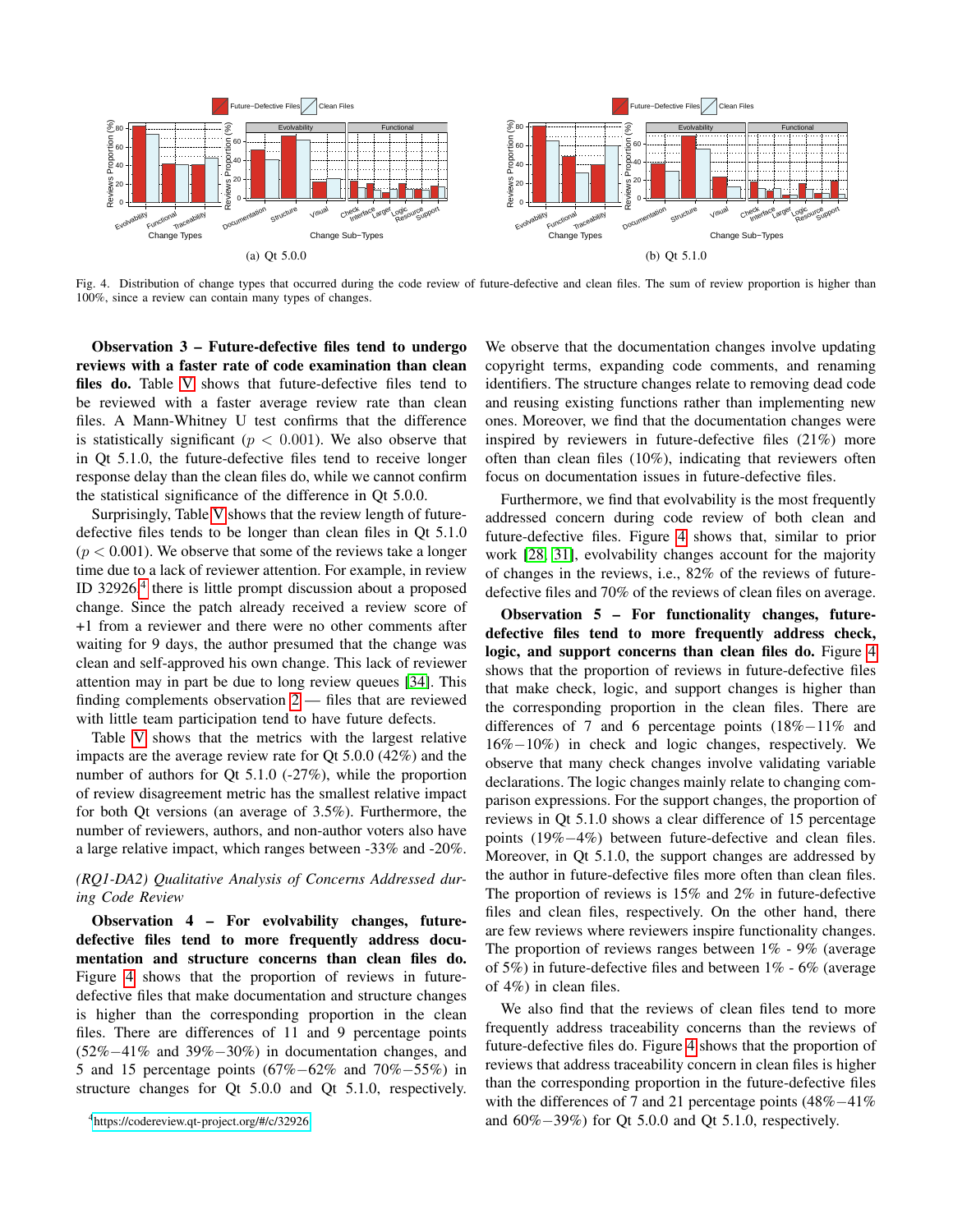TABLE VI AN OVERVIEW OF THE REVIEW DATABASE TO ADDRESS RQ2.

<span id="page-6-0"></span>

|                        | Ot $5.1.0$      |                 |                                     |                 |
|------------------------|-----------------|-----------------|-------------------------------------|-----------------|
|                        | <b>Risky</b>    | <b>Normal</b>   | <b>Risky &amp; Future-Defective</b> | Risky & Clean   |
| <b>Studied Files</b>   | 1.168           | 11.629          | 206                                 | 962             |
| <b>Related Reviews</b> | 2.671           | 2.868           | 1.299                               | .372            |
| Review Sample          | 93              |                 | 44                                  | 49              |
|                        | (399 revisions) | (309 revisions) | (205 revisions)                     | (194 revisions) |

*The reviews of files that will eventually have defects tend to be less rigorous and more frequently address evolvability concerns than the reviews of files without future defects do.*

# *(RQ2) Do developers adapt their code review practices in files that have historically been defective?*

To address RQ2, we use post-release defects of Qt 5.0.0 as prior defects for Qt 5.1.0 and investigate the review activity of changed files in Qt 5.1.0. Table [VI](#page-6-0) shows an overview of the review database that we use to address RQ2. We conjecture that reviews of risky files should be more intensely scrutinized, have more team participation, and take a longer time to complete than the reviews of normal files.

We now present our empirical observations, followed by our general conclusion.

### *(RQ2-DA1) Quantitative Analysis of Code Review Activity*

<span id="page-6-3"></span>Observation 6 – Risky files tend to undergo less intense code reviews than normal files do. Table [VII](#page-6-1) shows that risky files tend to undergo reviews that have fewer iterations, shorter discussions, and more revisions without reviewer feedback than normal files do. Mann-Whitney U tests confirm that the differences are statistically significant ( $p < 0.001$  for the number of iterations, discussion length metrics, and  $p < 0.01$ for the proportion of revisions without feedback metric).

Table [VII](#page-6-1) also shows that the reviews of risky files tend to churn more during code review than those in normal files. Similar to observation [1,](#page-4-7) changes with more churn during code review are likely to be controversial. For example, in review ID 29929,<sup>[5](#page-6-2)</sup> reviewers provide many suggested fixes and the author needs to revise the proposed changes many times before the change was accepted for integration.

<span id="page-6-4"></span>Observation 7 – Risky files tend to be reviewed with less team participation than normal files. Table [VII](#page-6-1) shows that risky files tend to be reviewed by fewer reviewers and non-author voters than normal files do. Mann-Whitney U tests confirm that the differences are statistically significant  $(p < 0.001$  for the number of reviewers and the number of non-author voters metrics). Moreover, there tend to be fewer authors in the reviews of risky files than those reviews of normal files. The low number of authors in risky files is also worrisome, since observation [2](#page-4-6) suggests that multiple authors revising the proposed change in a review tend to avoid problems that could lead to future defects.

<span id="page-6-5"></span>Observation 8 – Risky files tend to undergo reviews that receive feedback more slowly and have faster review

<span id="page-6-1"></span>TABLE VII RESULTS OF ONE-TAILED MANN-WHITNEY U TESTS ( $\alpha = 0.05$ ) FOR CODE REVIEW ACTIVITY METRICS OF RISKY AND NORMAL FILES.

| Metric                                            | <b>Statistical Test</b> | Relative Impact $(\% )$ |
|---------------------------------------------------|-------------------------|-------------------------|
| Review Intensity                                  |                         |                         |
| #Iterations <sup>†</sup>                          | $Risky < Normal***$     | $-28 \downarrow$        |
| Discussion Length <sup>†</sup>                    | $Riskv < Normal***$     | $-26 \downarrow$        |
| Revisions without Feedback                        | $Risky > Normal**$      | 6 ↑                     |
| Churn during Code Review <sup>†</sup>             | $Risky > Normal***$     | 7 ↑                     |
| Review Participation                              |                         |                         |
| #Reviewers <sup>†</sup>                           | $Riskv < Normal***$     | $-32 \downarrow$        |
| $#Authors^{\dagger}$                              | $Risky < Normal***$     | $-34 \downarrow$        |
| Non-Author Voters <sup>†</sup>                    | $Risky < Normal***$     | $-33 \downarrow$        |
| Review Disagreement                               |                         |                         |
| Reviewing Time                                    |                         |                         |
| Review Length <sup>†</sup>                        | $Risky > Normal*$       | 6 ↑                     |
| Response Delay                                    | $Risky > Normal***$     | $15 \uparrow$           |
| Average Review Rate<br>$1 - 1$<br>$\cdot$ $\cdot$ | $Riskv > Normal***$     | 17 1                    |

† The metrics are normalized by patch size.

Statistical significance: \*  $p < 0.05$ , \*\*  $p < 0.01$ , \*\*\*  $p < 0.001$ .

rate than normal files. Although Table [VII](#page-6-1) shows that risky files tend to undergo reviews that have a longer review length than normal files do, its relative impact is only 6%. On the other hand, we find that the reviews of risky files have a longer response delay and faster review rate than the reviews of normal files. Mann-Whitney U tests confirm that the differences are statistically significant ( $p < 0.001$  for the response delay and the average review rate metrics). This result is also worrisome, since observation [3](#page-5-2) suggests that that files that undergo reviews with longer response delay and faster review rate are likely to have defects in the future.

Table [VII](#page-6-1) shows that the metric with the largest relative impact is the number of authors (-34%), while the proportion of revisions without feedback and the review length metrics have the smallest relative impact (6%). Furthermore, we find that the number of iterations, the discussion length, the number of reviewers, and non-author voters metrics also have large relative impacts, ranging between -33% and -26%.

# *(RQ2-DA2) Qualitative Analysis of Concerns Raised during Code Review*

<span id="page-6-6"></span>Observation 9 – Risky files tend to more frequently have evolvability concerns addressed during code review than normal files do. Figure [5](#page-7-0) shows that evolvability concerns are addressed in the reviews of risky files more often than normal files with a proportion of reviews that is 29 percentage points higher (87%−58%). The proportion of reviews that make structure changes shows an obvious difference of 32 percentage points (78%−46%) in risky and normal files. We observe that structure changes in the reviews of risky files relate to removing dead code, while changes in the reviews of normal files relate to re-implementing solutions using alternative approaches and small fixes for runtime errors.

<span id="page-6-7"></span>Observation 10 – Risky files tend to more frequently have functionality concerns addressed during code review than normal files do. Figure [5](#page-7-0) shows that there is a difference of 14 percentage points (47%−33%) between risky and normal files. The proportion of reviews that make check and logic

<span id="page-6-2"></span><sup>5</sup><https://codereview.qt-project.org/#/c/29929>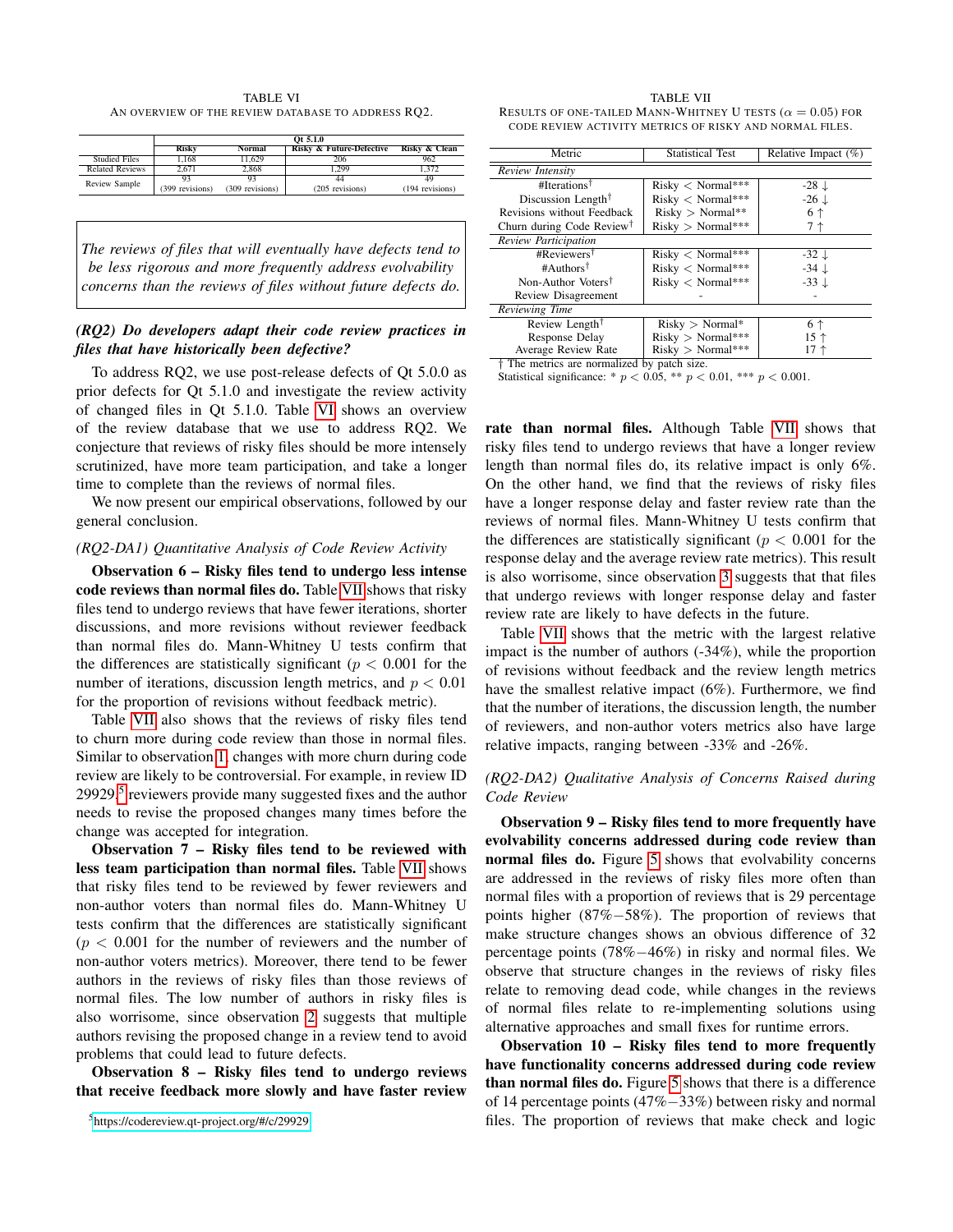

<span id="page-7-0"></span>Fig. 5. Distribution of change types that occurred during the code review of risky and normal files. The sum of review proportion is higher than 100%, since a review can contain many types of changes.

changes shows a clear difference of 11 percentage points (19%−8%) between risky and normal files. We observe that the check changes relate to validating variable values, and logic changes relate to updates to comparison expressions.

On the other hand, Figure [5](#page-7-0) shows that normal files tend to address traceability concerns more often than risky files do. There is a difference of 15 percentage points (58% - 43%) between risky and normal files. Additionally, this concern is often addressed by authors. Moreover, we observe that changes to normal files are more rebased than risky files are.

*Developers are not as careful when they review changes made to files that have historically been defective and often address the concerns of evolvability and functionality.*

We study this phenomenon further to investigate the relationship between the code review practices in the risky files and future defects. We use the same data analysis approaches, i.e., DA1 and DA2. We separate the risky files into two groups: 1) risky files that will eventually have defects (called *risky & future-defective files*) and 2) risky files that will eventually be defect-free (called *risky & clean files*) when Qt 5.1.0 is released. We also separate the randomly selected reviews of risky files to reviews of risky & future-defective files and reviews of risky & clean files in order to compare concerns addressed during code review. Table [VI](#page-6-0) shows an overview of the review database that we use to perform this study.

<span id="page-7-3"></span>Observation 11 – Risky & future-defective files tend to be less carefully reviewed than risky & clean files. Table [VIII](#page-7-1) shows that risky & future-defective files tend to undergo less intense code review with less team participation, i.e., fewer iterations, shorter discussions, more revisions without reviewer feedback, fewer reviewers, authors, and nonauthor voters than risky & clean files. Mann-Whitney U tests confirm that the differences are statistically significant ( $p <$ 0.001 for all metrics of the review intensity and participation dimensions). Moreover, we find that risky & future-defective files tend to undergo reviews that have a longer response delay and faster review rate than risky & clean files. Mann-Whitney U tests confirm that the differences are statistically significant  $(p < 0.001$  for the response delay and the average review rate metrics). These results indicate that changes made to the risky

<span id="page-7-1"></span>TABLE VIII RESULTS OF ONE-TAILED MANN-WHITNEY U TESTS  $(\alpha = 0.05)$  FOR CODE REVIEW ACTIVITY METRICS OF RISKY & FUTURE-DEFECTIVE FILES (R&FD) AND RISKY & CLEAN FILES (R&C).

| Metric                                      | <b>Statistical Test</b> | Relative Impact $(\%)$ |  |  |  |
|---------------------------------------------|-------------------------|------------------------|--|--|--|
| Review Intensity                            |                         |                        |  |  |  |
| #Iterations <sup>†</sup>                    | $R&FD < R&C***$         | $-27 \downarrow$       |  |  |  |
| Discussion Length <sup>†</sup>              | $R&FD < R&C***$         | $-29 \downarrow$       |  |  |  |
| Revisions without Feedback                  | $R&FD < R&C***$         | $10 \uparrow$          |  |  |  |
| Churn during Code Review <sup>†</sup>       | $R&FD > R&C^*$          | 7 ↑                    |  |  |  |
| Review Participation                        |                         |                        |  |  |  |
| $#Reviews^{\dagger}$                        | $R&FD < R&C***$         | -27 $\downarrow$       |  |  |  |
| #Authors <sup>†</sup>                       | $R&FD < R&C***$         | $-31 \downarrow$       |  |  |  |
| Non-Author Voters <sup>†</sup>              | $R&FD < R&C***$         | $-30 \downarrow$       |  |  |  |
| Review Disagreement                         |                         |                        |  |  |  |
| Reviewing Time                              |                         |                        |  |  |  |
| Review Length <sup>†</sup>                  |                         |                        |  |  |  |
| Response Delay                              | $R&FD > R&C***$         | $34 \uparrow$          |  |  |  |
| Average Review Rate                         | $R&FD > R&C***$         | 25 1                   |  |  |  |
| † The metrics are normalized by patch size. |                         |                        |  |  |  |

Statistical significance: \*  $p < 0.05$ , \*\*  $p < 0.01$ , \*\*\*  $p < 0.001$ .



<span id="page-7-2"></span>Fig. 6. Distribution of change types that occurred during the code review of risky & future-defective and risky & clean files. The sum of review proportion is higher than 100%, since a review can contain many types of changes.

files that are also defective are reviewed with less intensity, less team participation, faster review rate, and receive slower feedback than the risky files that are defect-free.

Table [VIII](#page-7-1) shows that the metric with the largest relative impact is the response delay (34%). On the other hand, the churn during code review metric has the smallest relative impact (7%). We also find that the number of iterations, the discussion length, the number of reviewers, authors, and nonauthor voters metrics have a large negative relative impacts ranging between -31% to -27%, and the average review rate metric has a large positive relative impact (25%).

<span id="page-7-4"></span>Observation 12 – Risky & future-defective files tend to have structure, visual representation, and check concerns addressed more often during code reviews than risky & clean files do. Figure [6](#page-7-2) shows that for evolvability changes, the proportion of reviews in risky & future-defective files that make structure and visual representation changes is higher than the corresponding proportion in risky & clean files. There are differences of 11 and 10 percentage points (84%−73% and 30%−20%) in structure and visual representation changes, respectively. For functionality changes, the proportion of reviews that make check changes shows an obvious difference of 14 percentage points (55%−41%) between risky & futuredefective files and risky & clean files. We also observe that reviewers inspire evolvability changes in risky & future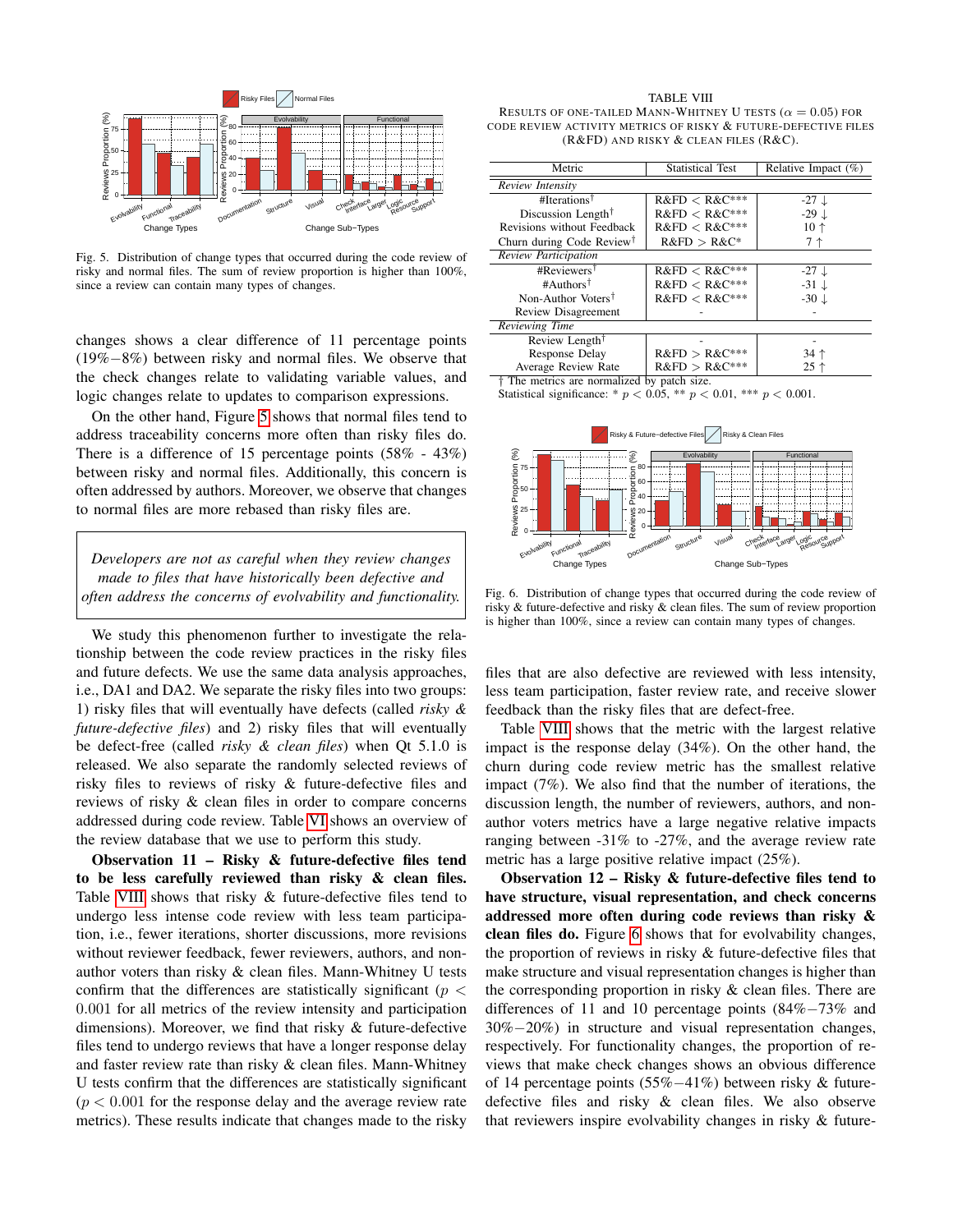defective files more often than risky & clean files. The proportion of reviews is 43% and 31% in risky & futuredefective files and risky & clean files, respectively. However, few functionality changes are inspired by reviewers in the reviews of risky & future-defective files. The proportion of reviews ranges between  $0\%$  -  $11\%$  (average of 5%) in risky & future-defective files and between 4% - 10% (average of 5%) in risky & clean files for each type of functionality changes. This finding suggests that reviewers do not focus much on functionality during code review of risky files.

*Files that have historically been defective and will eventually have defects tend to undergo less rigorous code reviews that more frequently address evolvability concerns than the files that have historically been defective, but will eventually be defect-free.*

# V. DISCUSSION

<span id="page-8-0"></span>In this section, we discuss the broader implications of our empirical observations.

Review intensity. Observations [1](#page-4-7) and [6](#page-6-3) have shown that the reviews of changes made to clean and normal files often have longer discussions and more iterations than the reviews of future-defective and risky files do. Prior work reports that the focus of MCR discussion has shifted from defect-hunting to group problem-solving [\[7,](#page-10-5) [8,](#page-10-6) [10\]](#page-10-12). Examining a patch in multiple review iterations would likely uncover more problems than a single review iteration [\[15\]](#page-10-11). Hence, the reviews that have long discussions and many iterations seem to improve the patch and avoid problems that could lead to future defects. Review participation. Observations [2](#page-4-6) and [7](#page-6-4) have shown that the reviews of changes made to clean and normal files often have more participants than the reviews of future-defective and risky files do. Corresponding to Linus' law [\[19\]](#page-10-17), our findings suggest that code reviews should be performed by multiple reviewers to reduce the likelihood of having future defects. Development teams should take the number of review participants into consideration when making integration decisions. For example, the MCR tools should be configured to require acceptance votes from multiple reviewers.

Review speed. Observations [3](#page-5-2) and [8](#page-6-5) have shown that each review iteration of clean and normal files is performed slower than future-defective and risky files. Similar to the traditional code review practices [\[22,](#page-10-21) [23\]](#page-10-20), our findings suggest that reviewers will be able to uncover more problems hidden in a patch if they perform a careful code examination with an appropriate code reading rate.

Reviewing concerns. Observations [4,](#page-5-3) [5,](#page-5-4) [9,](#page-6-6) and [10](#page-6-7) have shown that the reviews of changes made to future-defective files and risky files focus on evolvability concerns rather than functional fixes. Indeed, functionality concerns are still rarely addressed during code review. Although MCR practices seem to focus on improving maintainability, our prior findings suggest that the rigor of the reviewing process that is applied to a source code file throughout a development cycle could help development teams to avoid future defects.

Code review of risky files. Observations [11](#page-7-3) and [12](#page-7-4) have shown that risky & future-defective files tend to undergo less rigorous code reviews that more frequently address evolvability concerns than the risky & clean files. One contributing reason for the less careful review of risky files could be that it is difficult for practitioners to determine the risk of code changes during code review [\[35\]](#page-11-9). A supporting tool could help practitioners notice such risky files to perform code review more rigorously when necessary.

# VI. THREATS TO VALIDITY

<span id="page-8-1"></span>We now discuss potential threats to validity of our study. Construct validity. We study the code review practices of files derived from a set of reviews instead of studying on a single review because uncovering defects is not the sole intent of MCR practices [\[7\]](#page-10-5) and the number of defects found during code review is not explicitly recorded in a MCR tool [\[8\]](#page-10-6). Therefore, we use the collection of code review activity of files during the development of a release to evaluate the impact that the MCR practices have on software quality.

The change classification method was conducted by the first author who are not involved in the code review process of the studied system. The results of manual classification by the team members might be different. However, our classification schema is derived from prior work [\[28,](#page-11-2) [31\]](#page-11-5) and the comments that we use to classify code reviews are originally written by team members who participated in the code review process. Furthermore, we repeatedly label changes several times before perform our study to ensure the uniformity of the change classification, and a subset of change classification results is verified by the second author.

Internal validity. Some of our code review activity metrics are measured based on heuristics. For example, we assume that the review length is the elapsed time between when a patch has been uploaded and when it has been approved for integration. However, there are likely cases where reviewers actually examined a patch for a fraction of this review length. Unfortunately, reviewers do not record the time that they actually spent reviewing a patch. Since there is a limitation of measuring the actual code review activities, we must rely on heuristics to recover this information. Furthermore, our rationales for using metrics are supported by prior work [\[9,](#page-10-16) [10,](#page-10-12) [15,](#page-10-11) [16,](#page-10-13) [36\]](#page-11-10).

There might be confounding factors that also impact software quality. For example, Meneely *et al.* find that novice reviewers are more likely to allow defects to seep through the code review process than experts [\[37\]](#page-11-11). On the other hand, only core developers (who are elected by the Qt development community) are given voting privileges in the Gerrit system.<sup>[6](#page-8-2)</sup> Thus, each change has been examined by at least one expert before integration. Nevertheless, taking such factors into account may allow us to gain more insight into MCR practices in defective files.

<span id="page-8-2"></span><sup>6</sup>[http://qt-project.org/wiki/The](http://qt-project.org/wiki/The_Qt_Governance_Model)\_Qt\_Governance\_Model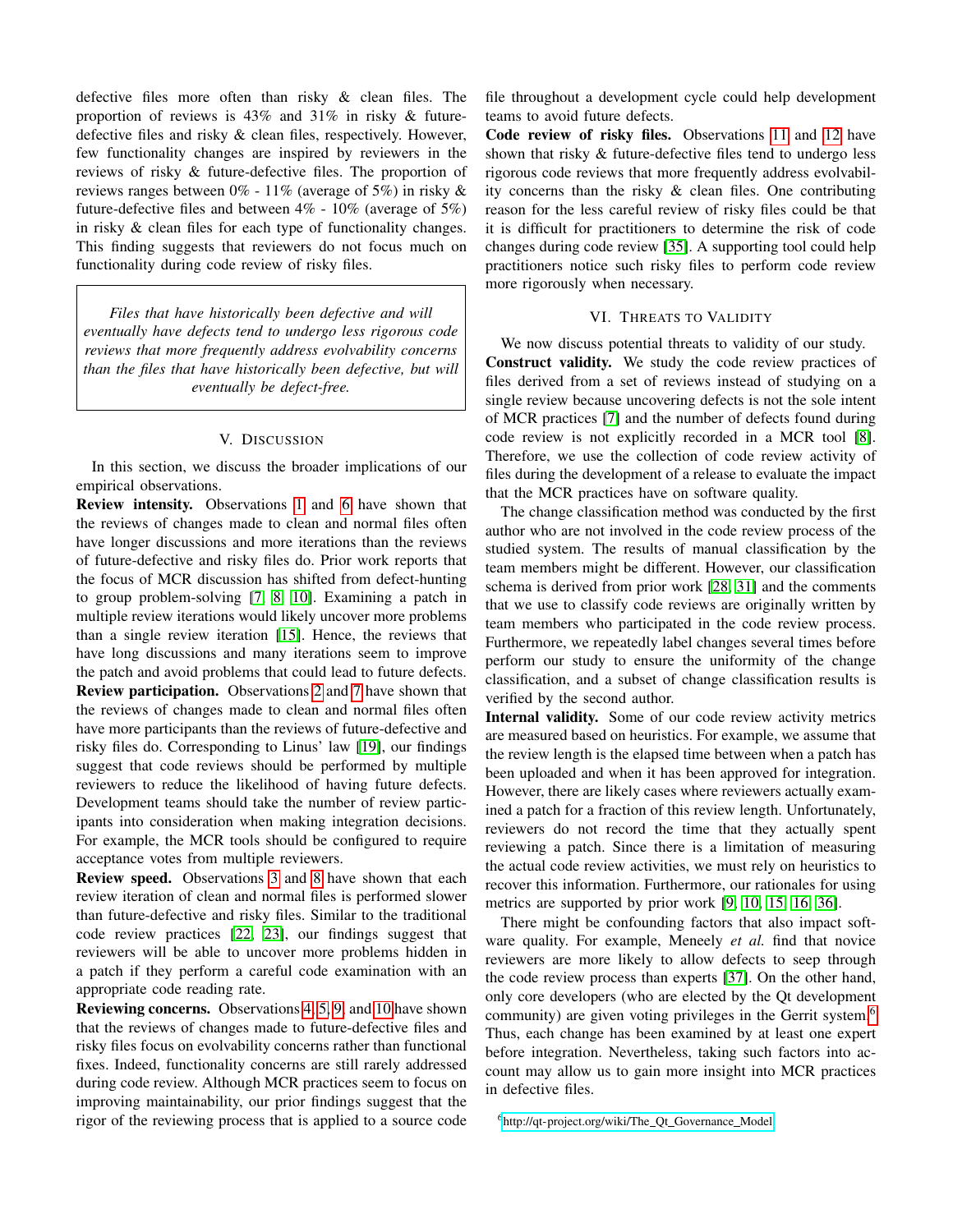External validity. Although the Qt system is an open source project that actively assesses software changes through an MCR tool, the analysis of the studied dataset does not allow us to draw conclusions for all open source projects. Since the code review process of MCR is a relatively new development, finding systems that satisfy our selection criteria is a challenge (*cf.* Section [III-A\)](#page-1-4). Naggapan *et al.* also argue that if care is not taken when selecting which projects to analyze, then increasing the sample size does not actually contribute to the goal of increased generality [\[38\]](#page-11-12). Nonetheless, additional replication studies are needed to generalize our results.

# VII. RELATED WORK

<span id="page-9-0"></span>In order to discuss the related work on code inspections and code reviews, we group them into those that perform quantitative studies and those that perform qualitative studies. Quantitative studies. Understanding the code review process would help practitioners to perform code review more effectively. Porter *et al.* report that the number of reviewers and authors were significant sources of variation that impact software inspection performance [\[15\]](#page-10-11). Ferreira *et al.* find that in software inspection process, reading code changes with rate higher than 200 lines of code per hour leads to defects [\[22\]](#page-10-21). Rigby *et al.* report that in the broadcast-based code review process of the Apache project, a defect will become embedded in the software if proposed changes are not reviewed by the time it is submitted [\[9\]](#page-10-16). Our study arrives at similar conclusions, i.e., files that will have future defects tend to undergo reviews with fewer reviewers, a faster review rate, and receive late feedback.

Our prior work studies the relationship between lax participation in the MCR process and future defects in software components [\[12\]](#page-10-7). Our study aims to complement the prior work by examining the code review activity in different dimensions as well as observing concerns raised during the code review process of defective and clean files.

Besides observing the number of defects, many studies investigate factors that impact code review time and integration decisions. Jiang *et al.* study the relationship of patch characteristics and code review time in the Linux kernel [\[26\]](#page-11-0). Baysal *et al.* study the influence of the nontechnical factors on the code review time and the proportion of accepted patches in the WebKit open source project [\[34\]](#page-11-8). Thongtanunam *et al.* investigate the impact of the reviewer assignment problem on the code review time of four open source projects [\[39\]](#page-11-13). Gousios *et al.* explore the relationship of code review participation and integration decisions in GitHub projects [\[11\]](#page-10-22). Inspired by these studies, we design our code review activity metrics to comparatively study code review practices in defective and clean files.

Qualitative studies. To better understand code review, several studies explore review discussions to uncover the addressed concerns during code review. Mäntylä and Lassenius observe a 75:25 ratio of maintainability-related and functional defects raised during the code reviews of student and industrial development projects [\[31\]](#page-11-5). Beller *et al.* found that a similar

75:25 ratio of issues were fixed during the MCR processes of two large systems [\[28\]](#page-11-2). Tao *et al.* report that reviewers of Eclipse and Mozilla projects are seriously concerned about inconsistent and misleading documentation of a patch over other problems [\[40\]](#page-11-14). Similar to code review practices in GitHub, Tsay *et al.* report that stakeholders are concerned about the appropriateness of a code solution and often provide alternative solutions during code review [\[10\]](#page-10-12). Complementing these studies, we study the difference of concerns addressed during the reviews of defective and clean files.

# VIII. CONCLUSION

<span id="page-9-1"></span>Although Modern Code Review (MCR) is now widely adopted in both open source and industrial projects, the impact that MCR practices have on software quality is still unclear. In this study, we comparatively study the MCR practices in defective and clean files, i.e., 1) files that will eventually have defects (called future-defective files), and 2) files that have historically been defective (called risky files). Due to the human-intensive nature of code reviewing, we decide to perform an in-depth study on a single system instead of examining a large number of projects. Using data collected from the Qt open source system, we empirically study 11,736 reviews of changes to 24,486 files and manually examine 558 reviews. The results of our study indicate that:

- The code review activity of future-defective files tends to be less intense with less team participation and with a faster rate of code examination than the reviews of clean files (Observations [1-](#page-4-7)[3\)](#page-5-2).
- Developers more often address concerns about: 1) documentation and structure to enhance evolvability, and 2) checks, logic, and support to fix functionality issues, in the reviews of future-defective files than the reviews of clean files (Observations [4-](#page-5-3)[5\)](#page-5-4).
- Despite their historically defective nature, the code review activity of risky files tends to be less intense with less team participation than files that have historically been defect-free. Reviews of risky files also tend to receive feedback more slowly and have a faster review rate than the reviews of normal files (Observations [6-](#page-6-3)[8\)](#page-6-5).
- In the reviews of risky files, developers address concerns about evolvability and functionality more often than the reviews of normal files do (Observations [9](#page-6-6)[-10\)](#page-6-7).
- Risky files that will have future defects tend to undergo less careful reviews that more often address concerns about evolvability than the reviews of risky files without future defects do (Observations [11-](#page-7-3)[12\)](#page-7-4).

Our results suggest that rigorous code review could lead to a reduced likelihood of future defects. Files that have historically been defective should be given more careful attention during code review, since such files are more likely to have future defects [\[13\]](#page-10-8).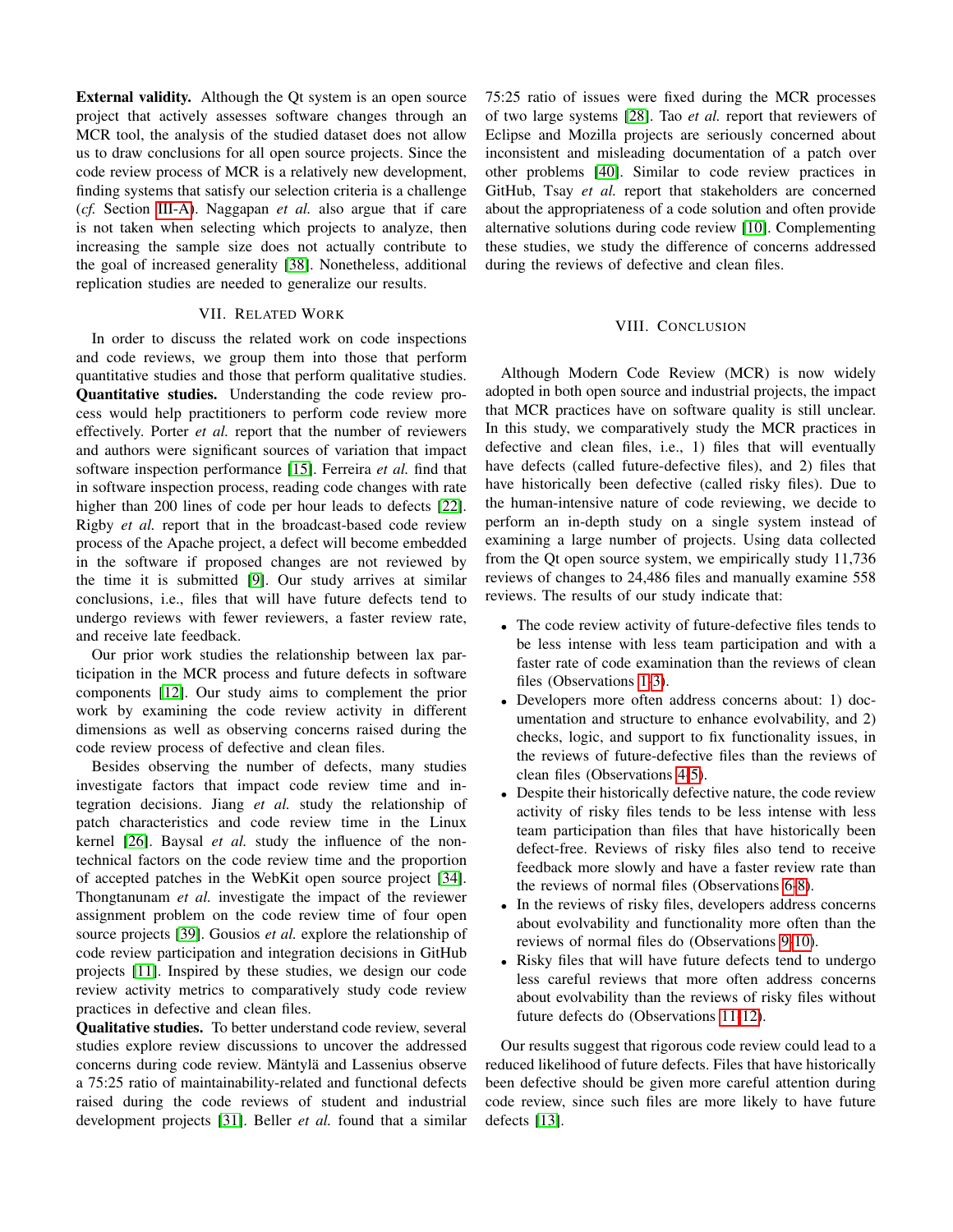#### REFERENCES

- <span id="page-10-0"></span>[1] B. Boehm and V. R. Basili, "Software Defect Reduction Top 10 List," *IEEE Computer*, vol. 34, no. 1, pp. 135– 137, 2001.
- <span id="page-10-1"></span>[2] F. Shull, V. Basili, B. Boehm, A. W. Brown, P. Costa, M. Lindvall, D. Port, I. Rus, R. Tesoriero, and M. Zelkowitz, "What We Have Learned About Fighting Defects," in *Proceedings of the 8th International Software Metrics Symposium (METRICS)*, 2002, pp. 249– 258.
- <span id="page-10-2"></span>[3] M. E. Fagan, "Design and Code Inspections to Reduce Errors in Program Development," *IBM System Journal*, vol. 15, no. 3, pp. 182–221, 1976.
- [4] A. F. Ackerman, L. S. Buchwald, and F. H. Lewski, "Software Inspections: An Effective Verification Process," *IEEE Software*, vol. 6, no. 3, pp. 31–36, 1989.
- <span id="page-10-3"></span>[5] A. Aurum, H. Petersson, and C. Wohlin, "State-of-the-Art: Software Inspections After 25 Years," *Software Testing, Verification and Reliability*, vol. 12, no. 3, pp. 133–154, Sep. 2002.
- <span id="page-10-4"></span>[6] L. G. Votta, "Does Every Inspection Need a Meeting?" in *Proceedings of the 1st International Symposium on the Foundations of Software Engineering (FSE)*, 1993, pp. 107–114.
- <span id="page-10-5"></span>[7] A. Bacchelli and C. Bird, "Expectations, Outcomes, and Challenges of Modern Code Review," in *Proceedings of the 35th International Conference on Software Engineering (ICSE)*, 2013, pp. 712–721.
- <span id="page-10-6"></span>[8] P. C. Rigby and C. Bird, "Convergent Contemporary Software Peer Review Practices," in *Proceedings of the 9th joint meeting of the European Software Engineering Conference and the International Symposium on the Foundations of Software Engineering (ESEC/FSE)*, 2013, pp. 202–212.
- <span id="page-10-16"></span>[9] P. C. Rigby, D. M. German, and M.-A. Storey, "Open Source Software Peer Review Practices: A Case Study of the Apache Server," in *Proceedings of the 30th International Conference on Software Engineering (ICSE)*, 2008, pp. 541–550.
- <span id="page-10-12"></span>[10] J. Tsay, L. Dabbish, and J. Herbsleb, "Let's Talk About It: Evaluating Contributions through Discussion in GitHub," in *Proceedings of the 22nd International Symposium on the Foundations of Software Engineering (FSE)*, 2014, pp. 144–154.
- <span id="page-10-22"></span>[11] G. Gousios, M. Pinzger, and A. van Deursen, "An Exploratory Study of the Pull-based Software Development Model," in *Proceedings of the 36th International Conference on Software Engineering (ICSE)*, 2014, pp. 345–355.
- <span id="page-10-7"></span>[12] S. McIntosh, Y. Kamei, B. Adams, and A. E. Hassan, "The Impact of Code Review Coverage and Code Review Participation on Software Quality," in *Proceedings of the 11th Working Conference on Mining Software Repositories (MSR)*, 2014, pp. 192–201.
- <span id="page-10-8"></span>[13] T. L. Graves, A. F. Karr, J. S. Marron, and H. Siy, "Pre-

dicting Fault Incidence Using Software Change History," *Transactions on Software Engineering (TSE)*, vol. 26, no. 7, pp. 653–661, 2000.

- <span id="page-10-9"></span>[14] K. Hamasaki, R. G. Kula, N. Yoshida, C. C. A. Erika, K. Fujiwara, and H. Iida, "Who does what during a Code Review? An extraction of an OSS Peer Review Repository," in *Proceedings of the 10th Working Conference on Mining Software Repositories (MSR)*, 2013, pp. 49–52.
- <span id="page-10-11"></span>[15] A. Porter, H. Siy, A. Mockus, and L. Votta, "Understanding the Sources of Variation in Software Inspections," *Transactions On Software Engineering and Methodology (TOSEM)*, vol. 7, no. 1, pp. 41–79, 1998.
- <span id="page-10-13"></span>[16] R. Morales, S. McIntosh, and F. Khomh, "Do Code Review Practices Impact Design Quality? A Case Study of the Qt, VTK, and ITK Projects," in *Proceedings of the 22nd International Conference on Software ANalysis, Evolution, and Reengineering (SANER)*, 2015, pp. 171– 180.
- <span id="page-10-14"></span>[17] S. Panichella, V. Arnaoudova, M. D. Penta, and G. Antoniol, "Would Static Analysis Tools Help Developers with Code Reviews?" in *Proceedings of the 22nd International Conference on Software ANalysis, Evolution, and Reengineering (SANER)*, 2015, pp. 161–170.
- <span id="page-10-15"></span>[18] A. Bosu, J. C. Carver, M. Hafiz, P. Hilley, and D. Janni, "Identifying the Characteristics of Vulnerable Code Changes: An Empirical Study," in *Proceedings of the 22nd International Symposium on the Foundations of Software Engineering (FSE)*, 2014, pp. 257–268.
- <span id="page-10-17"></span>[19] E. S. Raymond, "The Cathedral and the Bazaar," *Knowledge, Technology & Policy*, vol. 12, no. 3, pp. 23–49, 1999.
- <span id="page-10-18"></span>[20] C. Bird, N. Nagappan, B. Murphy, H. Gall, and P. Devanbu, "Don't Touch My Code! Examining the Effects of Ownership on Software Quality," in *Proceedings of the 8th joint meeting of the European Software Engineering Conference and the International Symposium on the Foundations of Software Engineering (ESEC/FSE)*, 2011, pp. 4–14.
- <span id="page-10-19"></span>[21] G. W. Russell, "Experience with Inspection in Ultralarge-Scale Developments," *IEEE Software*, vol. 8, no. 1, pp. 25–31, 1991.
- <span id="page-10-21"></span>[22] A. L. Ferreira, R. J. Machado, L. Costa, J. G. Silva, R. F. Batista, and M. C. Paulk, "An Approach to Improving Software Inspections Performance," in *Proceedings of the 25th International Conference on Software Maintenance (ICSM)*, 2010, pp. 1–8.
- <span id="page-10-20"></span>[23] C. F. Kemerer and M. C. Paulk, "The Impact of Design and Code Reviews on Software Quality: An Empirical Study Based on PSP Data," *Transactions on Software Engineering (TSE)*, vol. 35, no. 4, pp. 1–17, 2009.
- <span id="page-10-10"></span>[24] J. Tsay, L. Dabbish, and J. Herbsleb, "Influence of Social and Technical Factors for Evaluating Contribution in GitHub," in *Proceedings of the 36th International Conference on Software Engineering (ICSE)*, 2014, pp. 356–366.
- [25] P. Weißgerber, D. Neu, and S. Diehl, "Small Patches Get